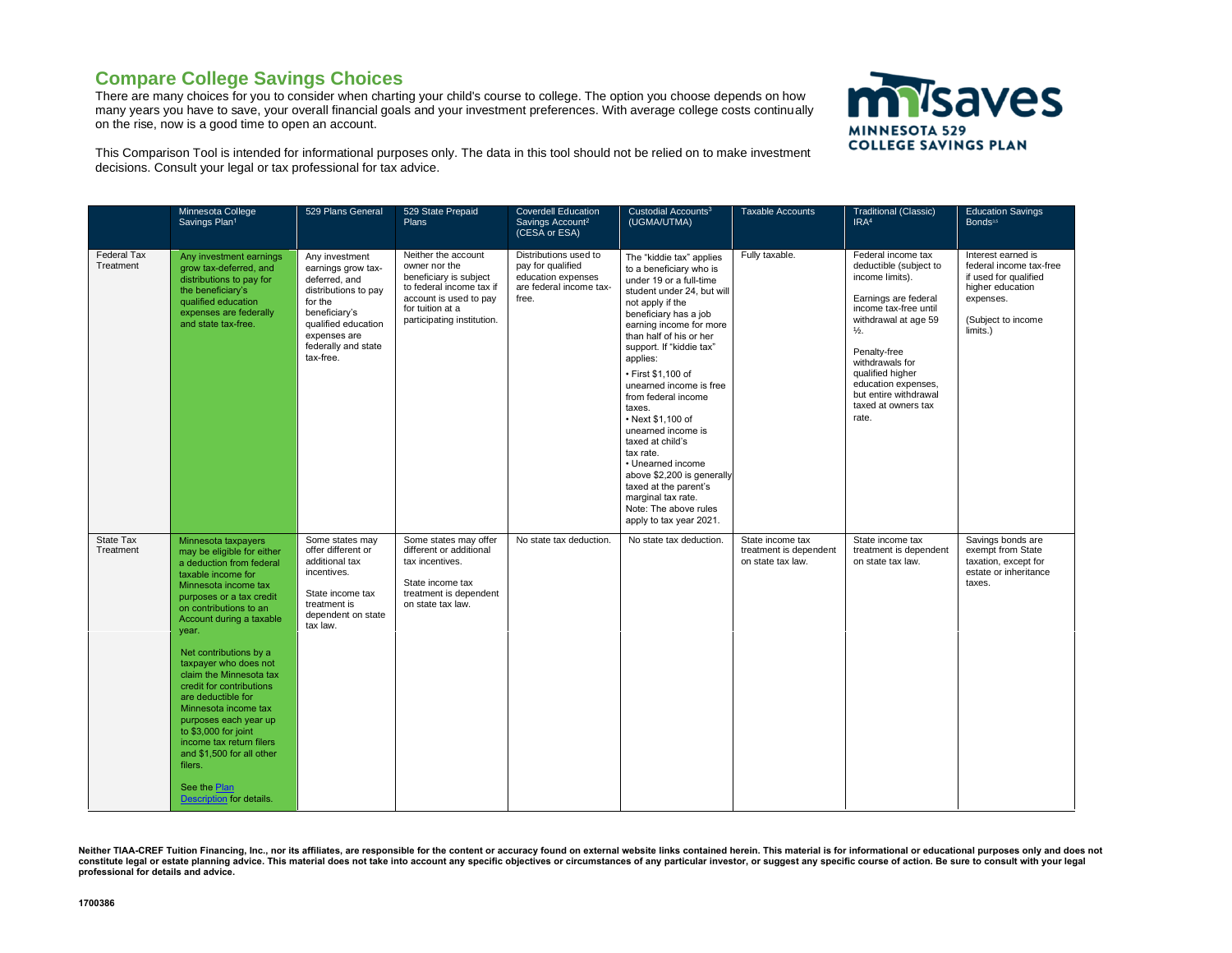

|                                                | Minnesota College<br>Savings Plan <sup>1</sup>                                                                                                                                                                                                                                                                                                                                                                                                                                                                                                                                                                                                          | 529 Plans General                                                                                                                                                                                                  | 529 State Prepaid<br><b>Plans</b>                                                                                                                             | <b>Coverdell Education</b><br>Savings Account <sup>2</sup><br>(CESA or ESA) | Custodial Accounts <sup>3</sup><br>(UGMA/UTMA)                                                                                               | <b>Taxable Accounts</b>                           | <b>Traditional (Classic)</b><br>IRA <sup>4</sup>                                                  | <b>Education Savings</b><br>Bonds $3,5$                                                                                                                                                                           |
|------------------------------------------------|---------------------------------------------------------------------------------------------------------------------------------------------------------------------------------------------------------------------------------------------------------------------------------------------------------------------------------------------------------------------------------------------------------------------------------------------------------------------------------------------------------------------------------------------------------------------------------------------------------------------------------------------------------|--------------------------------------------------------------------------------------------------------------------------------------------------------------------------------------------------------------------|---------------------------------------------------------------------------------------------------------------------------------------------------------------|-----------------------------------------------------------------------------|----------------------------------------------------------------------------------------------------------------------------------------------|---------------------------------------------------|---------------------------------------------------------------------------------------------------|-------------------------------------------------------------------------------------------------------------------------------------------------------------------------------------------------------------------|
| Federal Tax on<br>Non-Qualified<br>Withdrawals | Any earnings subject to<br>income tax and 10%<br>additional tax.                                                                                                                                                                                                                                                                                                                                                                                                                                                                                                                                                                                        | Earnings subject to<br>income tax and<br>10% additional tax.                                                                                                                                                       | Earnings subject to<br>income tax and 10%<br>additional tax.                                                                                                  | Earnings subject to<br>income tax and 10%<br>additional tax.                | No penalties apply as<br>contributions are<br>irrevocable and money<br>has to be spent for the<br>benefit of the account<br>beneficiary.     | No penalties.                                     | Earnings subject to<br>income tax and 10%<br>additional tax.                                      | 3 months of interest<br>forfeited if redeemed<br>within first 5 years.                                                                                                                                            |
| <b>Fees Assessed</b>                           | With the Minnesota<br>College Savings Plan,<br>there are no sales<br>charges, start-up or<br>maintenance fees. To<br>review the current total<br>annual asset-based fees,<br>which are comprised of<br>the underlying<br>investments expenses for<br>each Investment Option,<br>the Plan Manager fee,<br>and state administration<br>fee, please see fees and<br>expenses.                                                                                                                                                                                                                                                                              | Average annual<br>asset-based<br>management fees<br>range from 0.18%-<br>0.63% for direct sold<br>plans and 0.23%-<br>0.92% for all 529<br>plans (direct, advisor<br>and fee-based<br>advisor plans). <sup>6</sup> | Varies by state.                                                                                                                                              | Depends upon<br>underlying investment<br>vehicle.                           | Depends upon<br>underlying investment<br>vehicle.                                                                                            | Depends upon<br>underlying investment<br>vehicle. | Depends upon<br>underlying investment<br>vehicle.                                                 | None.                                                                                                                                                                                                             |
| Qualified<br><b>Expenses</b>                   | Tuition, mandatory fees,<br>books, supplies, and<br>equipment required for<br>enrollment or attendance;<br>certain room and board<br>costs, certain expenses<br>for "special needs"<br>students. In addition, up<br>to \$10,000 annually per<br>student, in aggregate from<br>all 529 plans, can be<br>withdrawn free from<br>federal tax if used toward<br>K-12 school tuition.<br>Please see the state tax<br>treatment of withdrawals<br>used towards K-12 school<br>tuition here.<br>Funds may be used for<br>apprenticeship programs<br>and student loan<br>repayment of up to a<br>lifetime limit of \$10,000.<br>Limitations apply. <sup>7</sup> | Tuition, mandatory<br>fees, books.<br>supplies, and<br>equipment required<br>for enrollment or<br>attendance: certain<br>room and board<br>costs, certain<br>expenses for<br>"special needs"<br>students.          | Most plans are<br>designed to cover<br>tuition and fees at in-<br>state colleges and<br>universities.<br>Some have provision<br>to include room and<br>board. | Post-secondary costs,<br>K-12 costs.                                        | Anything that benefits<br>the minor.<br>At age of majority (18<br>or 21 depending on<br>state), account<br>becomes property of<br>the child. | Not applicable, can be<br>used for any purpose.   | Unlimited.<br>Can make penalty free<br>withdrawals for<br>qualified higher<br>education expenses. | Tuition and mandatory<br>fees at colleges,<br>universities, and<br>vocational schools.<br>Rollovers to a section<br>529 plan are also<br>eligible.<br>Room and board, and<br>books are not<br>qualified expenses. |

Neither TIAA-CREF Tuition Financing, Inc., nor its affiliates, are responsible for the content or accuracy found on external website links contained herein. This material is for informational or educational purposes only a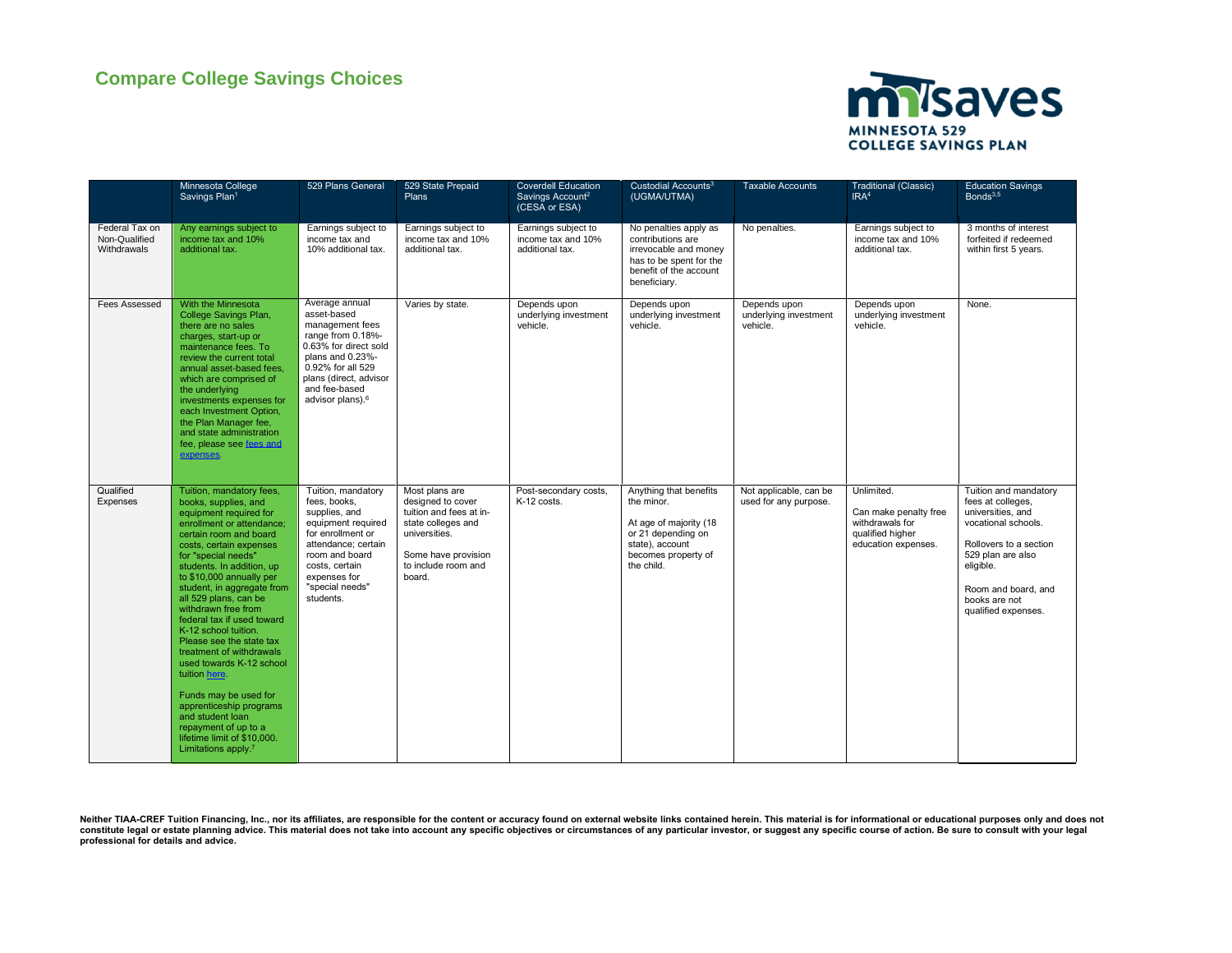

|                                                                                                                                                               | Minnesota College<br>Savings Plan <sup>1</sup>                                                                                                                                                                                                                                                                                                                                                                                                                                                                                                                                                                                                                       | 529 Plans General                                                                                                                                                                                                                                                 | 529 State Prepaid<br><b>Plans</b>                                                                                                                                                                                                                           | <b>Coverdell Education</b><br>Savings Account <sup>2</sup><br>(CESA or ESA)               | Custodial Accounts <sup>3</sup><br>(UGMA/UTMA)                                                                                           | <b>Taxable Accounts</b>                                                   | <b>Traditional (Classic)</b><br>IRA <sup>4</sup>                          | <b>Education Savings</b><br>Bonds <sup>3,5</sup>                                                                  |
|---------------------------------------------------------------------------------------------------------------------------------------------------------------|----------------------------------------------------------------------------------------------------------------------------------------------------------------------------------------------------------------------------------------------------------------------------------------------------------------------------------------------------------------------------------------------------------------------------------------------------------------------------------------------------------------------------------------------------------------------------------------------------------------------------------------------------------------------|-------------------------------------------------------------------------------------------------------------------------------------------------------------------------------------------------------------------------------------------------------------------|-------------------------------------------------------------------------------------------------------------------------------------------------------------------------------------------------------------------------------------------------------------|-------------------------------------------------------------------------------------------|------------------------------------------------------------------------------------------------------------------------------------------|---------------------------------------------------------------------------|---------------------------------------------------------------------------|-------------------------------------------------------------------------------------------------------------------|
| Investment<br>Control                                                                                                                                         | Minnesota State Board<br>of Investment selects the<br>menu of Investment<br>Options for plan.<br><b>Account Owner makes</b><br>decisions on which<br><b>Investment Options are</b><br>suitable and any<br>changes to their<br><b>Investment Options.</b>                                                                                                                                                                                                                                                                                                                                                                                                             | Registered account<br>owner, program<br>management<br>varies by state.                                                                                                                                                                                            | Registered account<br>owner, program<br>management varies by<br>state.                                                                                                                                                                                      | Registered account<br>owner, program<br>management varies<br>by provider.                 | Custodian until child<br>reaches age of<br>majority (18 or 21<br>depending on state),<br>investment<br>management varies by<br>provider. | Registered account<br>owner, program<br>management varies by<br>provider. | Registered account<br>owner, program<br>management varies by<br>provider. | Registered account<br>owner.                                                                                      |
| Investment<br>Options                                                                                                                                         | <b>Twelve Investment</b><br>Options; can invest in one<br>or more of the following<br>options:<br><b>Enrollment Year</b><br><b>Investment Option</b><br><b>Aggressive Allocation</b><br>$\bullet$<br>Option<br><b>Moderate Allocation</b><br>Option<br>Conservative<br><b>Allocation Option</b><br><b>International Equity</b><br><b>Index Option</b><br>• U.S. and International<br><b>Equity Option</b><br>U.S. Large Cap Equity<br>Option<br><b>Social Choice Equity</b><br>Option<br><b>Equity and Interest</b><br><b>Accumulation Option</b><br>100% Fixed Income<br>۰<br>Option<br><b>Money Market Option</b><br><b>Principal Plus Interest</b><br>۰<br>Option | Varies by state.                                                                                                                                                                                                                                                  | Varies by state.                                                                                                                                                                                                                                            | Investments chosen<br>by the individual.                                                  | <b>UGMA/UTMA</b> rules<br>vary by state.<br>Investments are<br>chosen by the<br>individual.                                              | Investments chosen<br>by the individual.                                  | Investments chosen<br>by the individual.                                  | Series EE bonds issued<br>January 1990 and later<br>and all Series I Bonds<br>are backed by the US<br>government. |
| <b>Federal Estate</b><br>Planning and<br>Gift Tax<br>Treatment<br>Each<br>individual's tax<br>situation will be<br>different.<br>Consult your<br>tax advisor. | Annual gift tax exclusion<br>of up to \$16,000 per<br>donor per beneficiary.<br>A contribution in excess of<br>annual gift tax exclusion<br>amount up to \$80,000 can<br>be prorated over 5 years<br>and treated as a gift in<br>each of those years.                                                                                                                                                                                                                                                                                                                                                                                                                | Annual gift tax<br>exclusion of up to<br>\$16,000 per donor<br>per beneficiary.<br>A contribution in<br>excess of annual<br>gift tax exclusion<br>amount up to<br>\$80,000 can be<br>prorated over 5<br>years and treated<br>as a gift in each of<br>those years. | Annual gift tax<br>exclusion of up to<br>\$16,000 per donor per<br>beneficiary.<br>A contribution in<br>excess of annual gift<br>tax exclusion amount<br>up to \$80,000 can be<br>prorated over 5 years<br>and treated as a gift in<br>each of those years. | \$2,000 contribution<br>limit is below Annual<br>Limit for Federal<br>Gift Tax Exclusion. | Annual gift tax<br>exclusion of up to<br>\$16,000 per donor,<br>per beneficiary.                                                         | N/A                                                                       | N/A                                                                       | Annual gift tax<br>exclusion of up to<br>\$16,000 per donor<br>(each spouse can give<br>a gift), per beneficiary. |

Neither TIAA-CREF Tuition Financing, Inc., nor its affiliates, are responsible for the content or accuracy found on external website links contained herein. This material is for informational or educational purposes only a constitute legal or estate planning advice. This material does not take into account any specific objectives or circumstances of any particular investor, or suggest any specific course of action. Be sure to consult with yo **professional for details and advice.**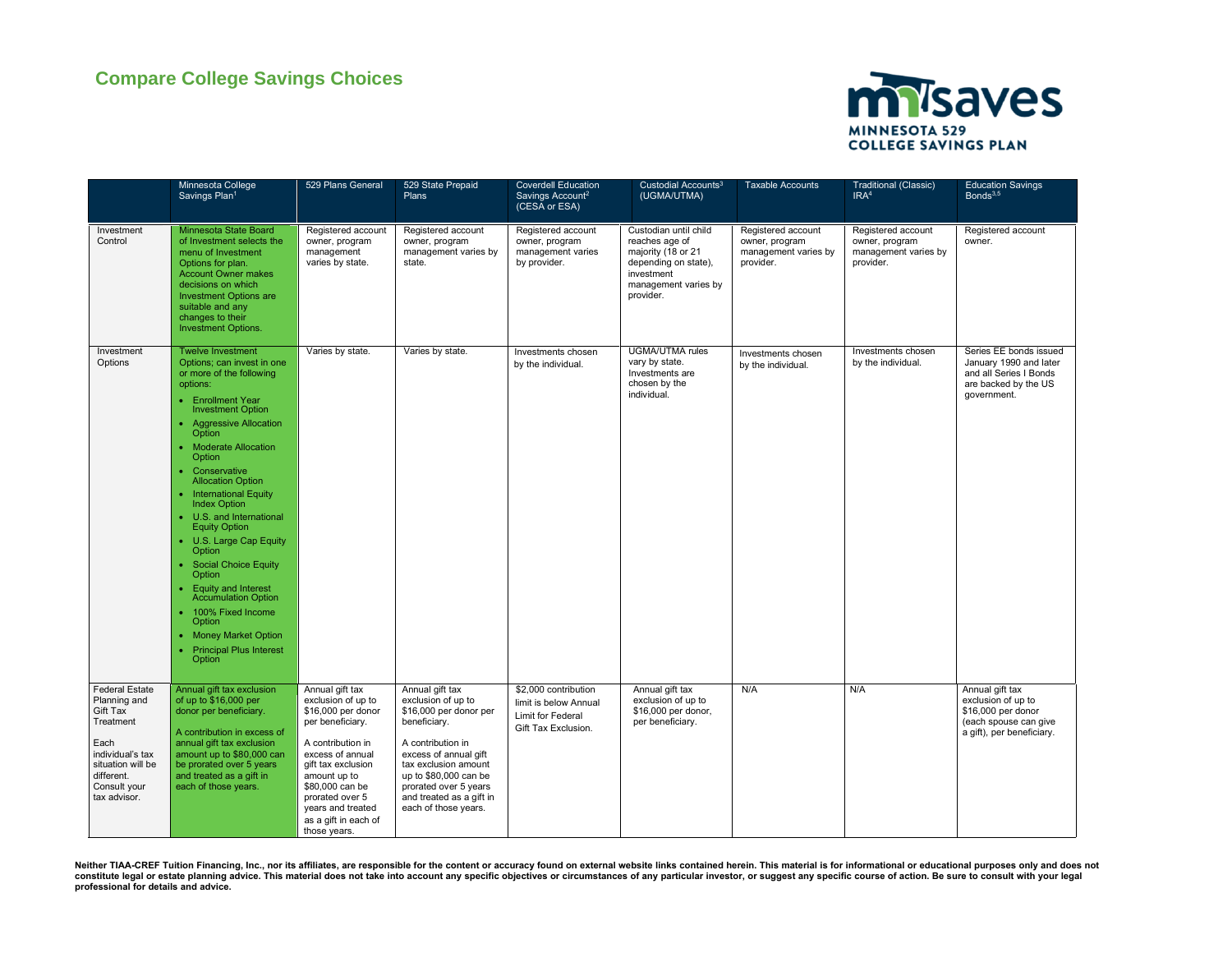

|                           | Minnesota College<br>Savings Plan <sup>1</sup>                                                                                                                                                 | 529 Plans General                                                                                                            | 529 State Prepaid<br>Plans                                                                                   | <b>Coverdell Education</b><br>Savings Account <sup>2</sup><br>(CESA or ESA)                                                                                                                                                                                                                                  | Custodial Accounts <sup>3</sup><br>(UGMA/UTMA)                                    | <b>Taxable Accounts</b>                                  | <b>Traditional (Classic)</b><br>IRA <sup>4</sup>                | <b>Education Savings</b><br>Bonds <sup>3,5</sup>                                                                                                                   |
|---------------------------|------------------------------------------------------------------------------------------------------------------------------------------------------------------------------------------------|------------------------------------------------------------------------------------------------------------------------------|--------------------------------------------------------------------------------------------------------------|--------------------------------------------------------------------------------------------------------------------------------------------------------------------------------------------------------------------------------------------------------------------------------------------------------------|-----------------------------------------------------------------------------------|----------------------------------------------------------|-----------------------------------------------------------------|--------------------------------------------------------------------------------------------------------------------------------------------------------------------|
| Contribution<br>Limit     | No annual limit.<br>\$425,000 maximum<br>account balance limit per<br>beneficiary (total of all<br>Minnesota College<br>Savings Plan accounts).<br>Account can continue to<br>accrue interest. | No annual limit.<br>Maximum account<br>balance limit per<br>beneficiary may be<br>as high as<br>\$500,000 for some<br>plans. | No annual limit.<br>Maximum varies by<br>state.<br>Typical range could<br>cover 5 years of<br>college costs. | Up to \$2,000 per year,<br>per beneficiary (until<br>beneficiary reaches age<br>18. unless he/she is a<br>"special needs"<br>beneficiary).<br>Not available to high-<br>income families<br>(\$220,000 joint -<br>maximum MAGI,<br>\$110,000 single -<br>maximum MAGI).<br>Subject to market<br>fluctuations. | Unlimited.                                                                        | Unlimited.                                               | 2021 Limit:<br>Age 49 and below:<br>\$6,000<br>Age 50+: \$7,000 | Purchase limitations are<br>set by the U.S.<br>Treasury: \$20,000 total<br>per year/per person.<br>Series I and EE Bonds:<br>\$10,000 each per<br>year/per person. |
| Investment<br><b>Risk</b> | Subject to market<br>fluctuations.<br>Level of risk will depend                                                                                                                                | Subject to market<br>fluctuations.<br>Level of risk will                                                                     | State agencies<br>typically guarantee the<br>benefit, but not in all<br>cases.                               | Subject to market<br>fluctuations.<br>Level of risk will depend<br>upon underlying                                                                                                                                                                                                                           | Subject to market<br>fluctuations.<br>Level of risk will                          | Subject to market<br>fluctuations.<br>Level of risk will | Subject to market<br>fluctuations.<br>Level of risk will        | Fixed rate, may not keep<br>pace with tuition<br>inflation.<br>Backed by the United                                                                                |
|                           | upon underlying<br>investment vehicle used.<br>It is possible that returns                                                                                                                     | depend upon<br>underlying<br>investment vehicle<br>used.                                                                     | Some state-sponsored<br>prepaid plans have<br>closed to new<br>entrants.                                     | investment vehicle used.                                                                                                                                                                                                                                                                                     | depend upon<br>underlying<br>investment vehicle<br>used.                          | depend upon<br>underlying investment<br>vehicle used.    | depend upon<br>underlying investment<br>vehicle used.           | States government.                                                                                                                                                 |
|                           | will be less than the rate<br>of increase in higher<br>education costs.                                                                                                                        | It is possible that<br>returns will be less                                                                                  |                                                                                                              |                                                                                                                                                                                                                                                                                                              |                                                                                   |                                                          |                                                                 |                                                                                                                                                                    |
|                           | No one can predict<br>returns. There is a risk                                                                                                                                                 | than the rate of<br>increase in higher<br>education costs.                                                                   |                                                                                                              |                                                                                                                                                                                                                                                                                                              |                                                                                   |                                                          |                                                                 |                                                                                                                                                                    |
|                           | that any investor could<br>lose part or all of the value<br>of his or her account.                                                                                                             | No one can predict<br>returns. There is a<br>risk that any                                                                   |                                                                                                              |                                                                                                                                                                                                                                                                                                              |                                                                                   |                                                          |                                                                 |                                                                                                                                                                    |
|                           |                                                                                                                                                                                                | investor could lose<br>part or all of the<br>value of his or her<br>account.                                                 |                                                                                                              |                                                                                                                                                                                                                                                                                                              |                                                                                   |                                                          |                                                                 |                                                                                                                                                                    |
| Control of<br>Account     | Account Owner,<br>Custodian or Entity, but<br>may vary by State.                                                                                                                               | Account Owner.<br>Custodian or<br>Entity, but may<br>vary by State.                                                          | Registered Owner or<br>Custodian.                                                                            | Parent/Legal Guardian.<br>Beneficiary at age of<br>majority (18 or 21<br>depending on state).                                                                                                                                                                                                                | Custodian.<br>Beneficiary at age of<br>majority (18 or 21<br>depending on state). | Registered Owner or<br>Custodian.                        | Registered Owner or<br>Custodian.                               | Bond owner must be at<br>least 24 years old, and<br>the bond must stay in<br>the purchaser's name.                                                                 |

Neither TIAA-CREF Tuition Financing, Inc., nor its affiliates, are responsible for the content or accuracy found on external website links contained herein. This material is for informational or educational purposes only a